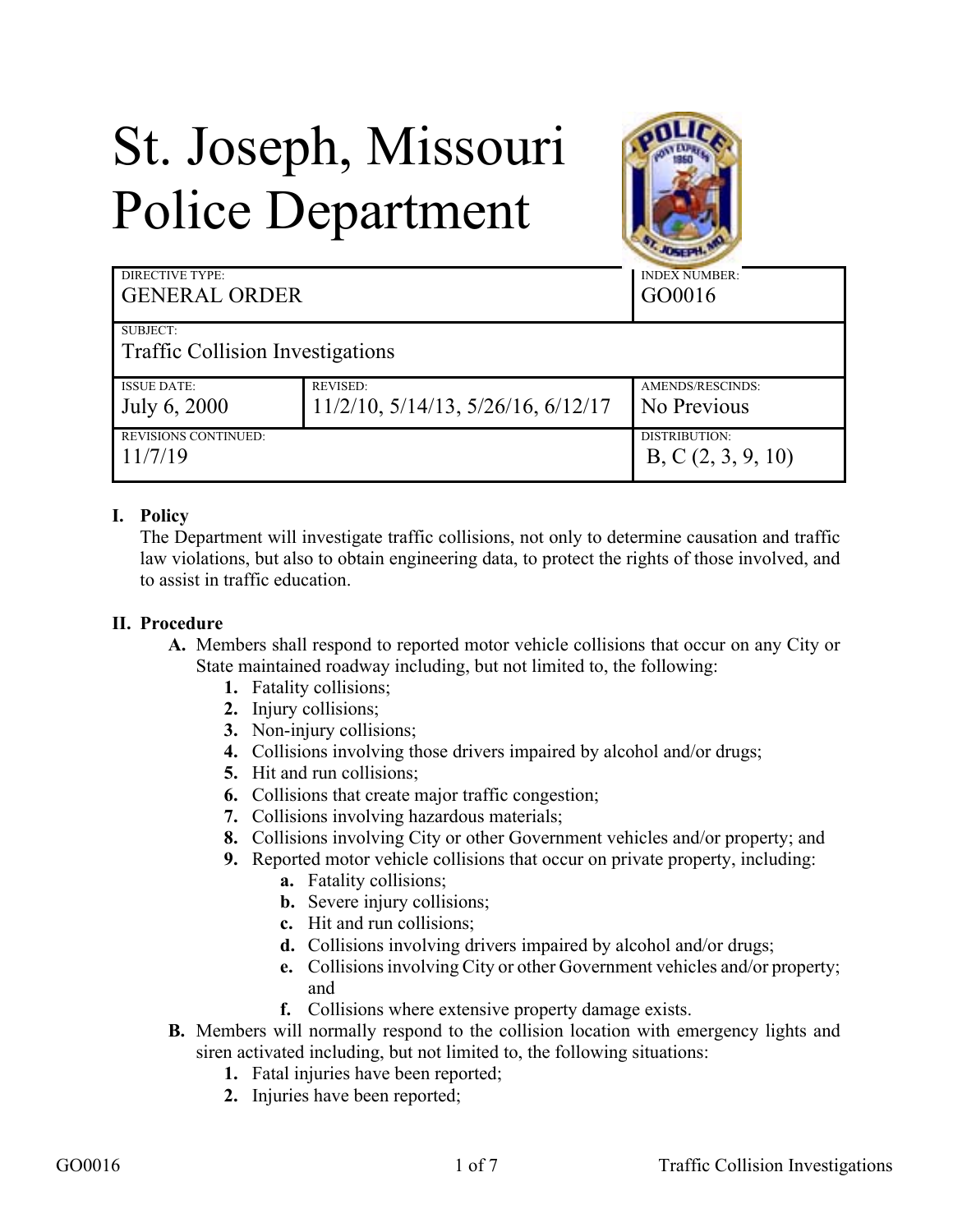- **3.** A vehicle involved is attempting to leave the scene;
- **4.** A disturbance between the accident victims occurs;
- **5.** An alcohol or drug impaired driver is involved; or
- **6.** The collision location occurs in a high traffic volume location;
- **C.** Members will normally respond to the collision location without emergency equipment activated when:
	- **1.** Property damage **only** has been reported; or
	- **2.** An emergency response would create a safety hazard to the public (school zones with children present, road construction areas with limited roadway width, etc.)
- **D.** Members shall ensure that complete and thorough investigations of motor vehicle collisions are conducted.
- **E.** Members shall accurately complete all appropriate reports related to traffic collisions.

#### **F. Incidental Response:**

- **1.** The member assigned to the collision scene shall be in charge except under the following conditions:
	- **a.** He/she is relieved by a Traffic member in the event that injuries or fatalities dictate the investigation be done by the Traffic Division; or
	- **b.** A Traffic Supervisor takes charge.
- **2.** Any on-duty member of the Department may be dispatched as the initial police response to a motor vehicle collision.
- **3.** If damage is extremely minor and if the parties involved ask if they can exchange information, members can advise them to do so when:
	- **a.** Both drivers possess a valid driver's license, valid proof of insurance, and the Missouri State Highway Patrol Uniform Reporting System Guidelines for use of the "long form" does not apply.
- **4.** The responding member first on the scene of a motor vehicle collision shall take steps to stabilize the scene and shall:
	- **a.** Attempt to ensure that no additional injuries or damage occurs; and
	- **b.** Position his/her patrol vehicle in such a manner as to warn oncoming traffic of the situation, protect the scene, isolate the immediate area and activate emergency lighting systems.
- **5.** Once the scene is protected, the initial on scene member(s) shall check collision victims for possible injuries and shall:
	- **a.** Request medical assistance, when appropriate; and
	- **b.** Administer necessary first aid, when appropriate.
- **6.** The initial member(s) on the scene shall be alert to potentially dangerous vehicle fluids (i.e. gasoline, oil, antifreeze, battery acid) and shall perform the following functions:
	- **a.** Members shall check for any possible existing fire, and shall:
		- **1)** Remove any non-essential people from the scene; and
		- **2)** Request a response by the St. Joseph Fire Department.
	- **b.** Members shall check for any other hazardous materials. Types of hazardous materials being transported may be determined by:
		- **1)** Placards on the side of the truck;
		- **2)** Shipping papers in the cab of the truck;
		- **3)** Labels on individual containers inside the truck; and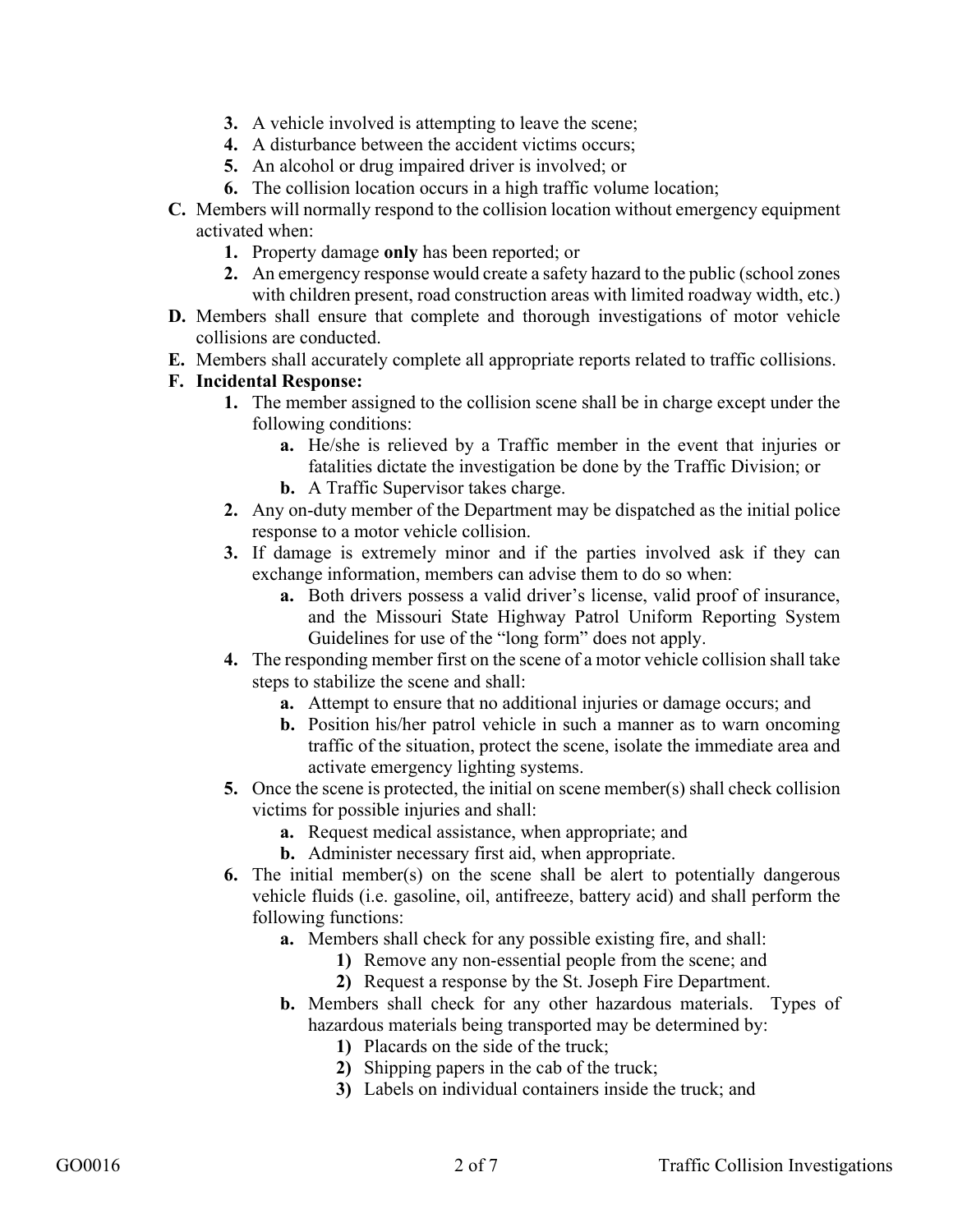- **4)** Interviewing the driver of the truck.
- **c.** If hazardous materials exist, members shall:
	- **1)** Request a response by the St. Joseph Fire Department; and
	- **2)** Remove all people from the immediate area of the collision, giving consideration to the wind direction.

# **G. Reporting Methods**

- **1.** Officers of this Department shall complete a **long form** Missouri Uniform Accident Report when they are dispatched to the scene of an accident. **At no time shall an officer advise the parties involved to call in and make the report later**. The Missouri Uniform Accident Report form shall be completed for all assigned motor vehicle collisions, including:
	- **a.** Death or injury;
	- **b.** Property Damage;
	- **c.** Hit and run;
	- **d.** Impairment due to alcohol or drugs;
	- **e.** Hazardous materials; and
	- **f.** Private property collisions involving:
		- **1)** Death or severe injury;
		- **2)** Hit and run;
		- **3)** Impairment due to alcohol or drugs; and
		- **4)** City or other Government owned vehicles.
- **2.** Members shall complete other necessary report forms for each assigned collision.

#### **H. Additional Resources**

- **1.** The primary member assigned to the scene of a motor vehicle collision shall request additional resources to safely and accurately complete the investigation including, but not limited to, the following:
	- **a.** Additional members to assist with the collection of data; direct traffic, complete measurements, take photographs, etc.; and
	- **b.** Specialized equipment (i.e. roller-tapes, additional lighting).

# **I. Collision Investigations**:

- **1.** Members shall complete a thorough and accurate investigation of assigned vehicle collisions that are reportable under State Law.
- **2.** Members shall ensure that all drivers involved in the motor vehicle collision exchange information with each other. This information should include:
	- **a.** Name and vehicle owner's name;
	- **b.** Vehicle license number, color, model, year, VIN#; and
	- **c.** Vehicle insurance information.
- **3.** All drivers involved in the collision who are capable of receiving the above information shall be supplied with the police report "case" number.

# **J. Gathering Information at a Collision Scene**

- **1.** Members shall use all available resources and information to complete the investigation.
- **2.** Members shall attempt to separate involved drivers before questioning them about the collision.
- **3.** Members shall attempt to locate unbiased witnesses to the collision.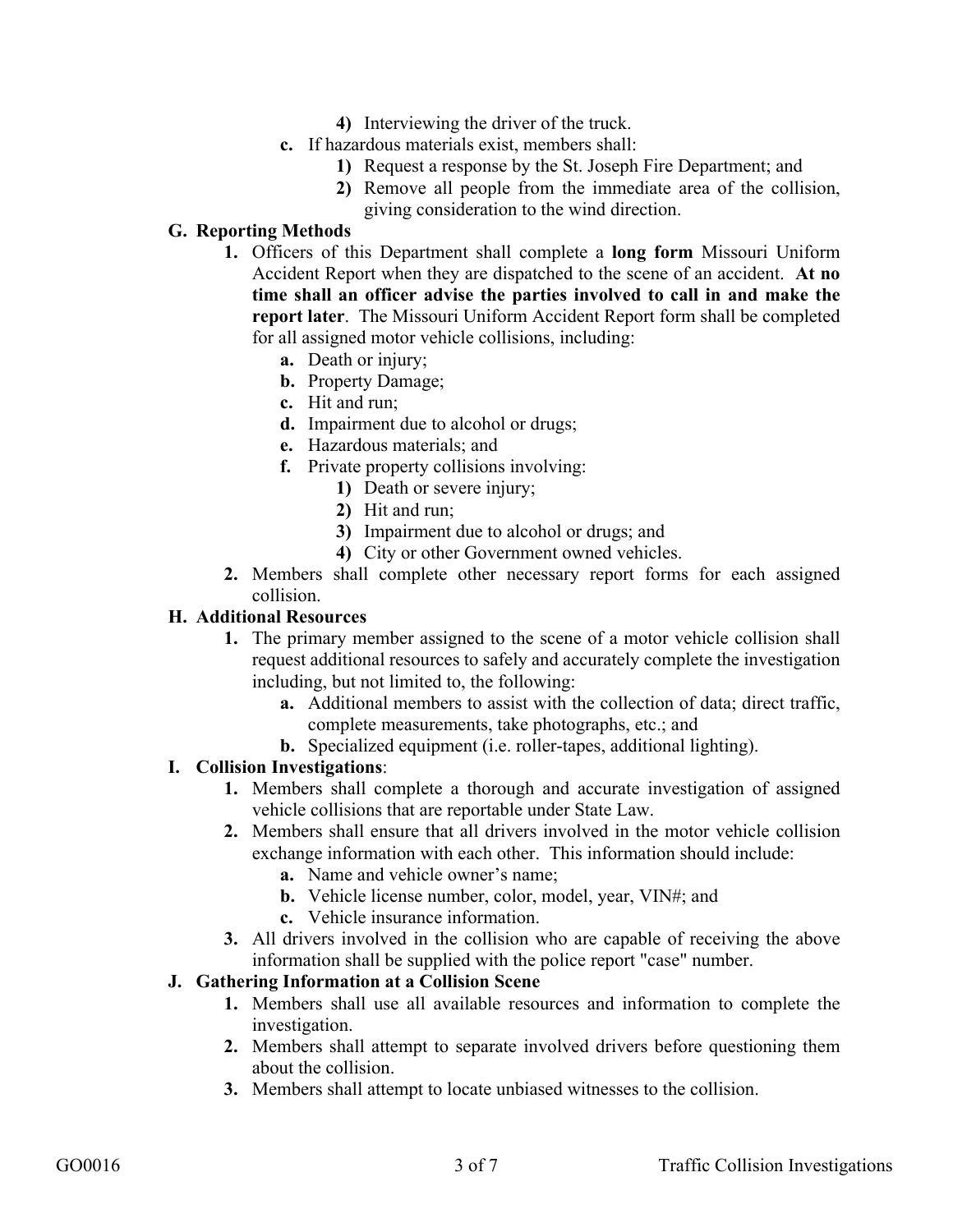- **a.** Passengers in a vehicle involved in the collision should not be considered unbiased;
- **b.** Witnesses should be interviewed and their information noted; and
- **c.** Witness names, addresses, and daytime phone numbers should be obtained and recorded on the collision report form.
- **4.** Members shall evaluate physical evidence at the scene in order to support or discredit the claims of persons involved. Such physical evidence includes, but is not limited to, the following:
	- **a.** A possible approximate point of impact; and
	- **b.** An assessment of damage amounts and/or locations on all involved vehicles.
- **5.** The following conditions in the area of the collision should be noted:
	- **a.** The road condition (wet, dry, icy, etc.);
	- **b.** The condition of the traffic control devices:
	- **c.** The terrain of the area; and
	- **d.** The presence of possible obstruction(s) to a driver's vision.
- **6.** Members shall monitor the drivers and determine any unusual conditions such as:
	- **a.** Signs of impairment due to alcohol and/or drugs;
	- **b.** Any physical limitations of the driver(s); or
	- **c.** Signs that a minor injury may be more serious.

# **K. Property of Collision Victim(s)**

- **1.** The member in charge of the investigation shall be responsible for the security of property (at the scene) if a collision victim is unable to care for same.
- **2.** If a collision victim is transported from the scene, members shall attempt to have small items of value transported with the victim. These may include, but are not limited to, the following:
	- **a.** Wallets, billfolds, purses;
	- **b.** Checkbooks;
	- **c.** Jewelry;
	- **d.** Items possibly containing cash (bank bags, etc.); and
	- **e.** Prescription drugs.
- **3.** Items of value may be released to a family member of a collision victim.

# **L. Towing and Removal of Involved Vehicles and Related Debris:**

- **1.** Members shall be responsible for ensuring that the vehicles involved and/or related hazardous debris are removed in a timely manner.
- **2.** Members shall attempt to honor any request made by a collision victim concerning personal preference for the removal of his/her vehicle from the scene. The tow service shall be in accordance with Department Policy and Procedure (See Department GO0119 "Abandoned Property Police Towing Procedure").
- **3.** If a victim has no preference for a towing company, members shall request the Tow Company that is next on the Department's rotating list of tow companies.
- **4.** If the victim is incapacitated and cannot select a tow service, the Tow Company that is next on the rotating list of tow companies shall tow the victim's vehicle.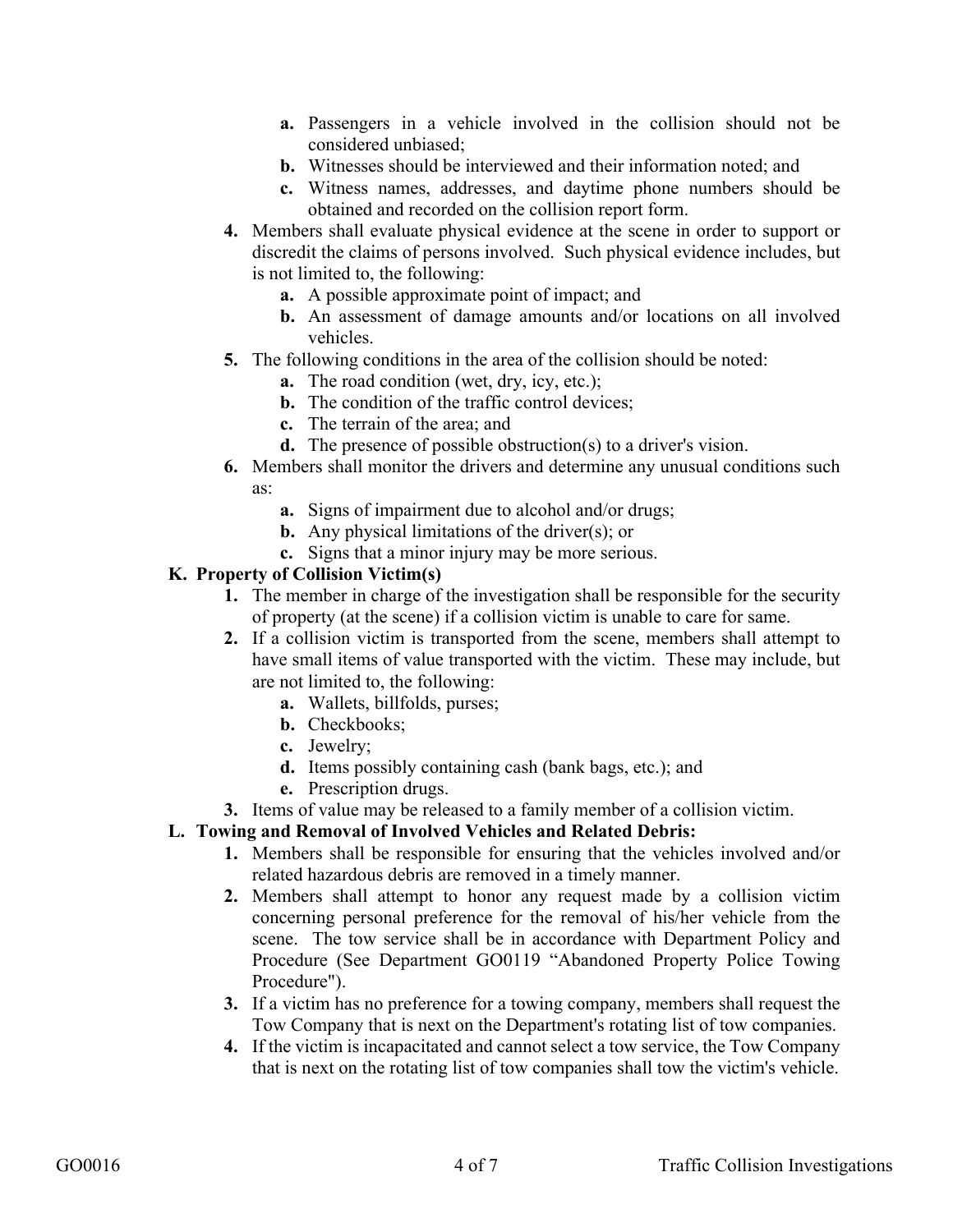- **5.** If there is the possibility of felony charges being filed on a driver (Second Degree Assault, Manslaughter, etc.) the City contract Tow Company shall tow the vehicle and a "HOLD" shall be placed on the vehicle.
- **6.** If a Tow Company is called to remove a vehicle from the scene, members shall ensure that the tow truck operator removes all hazardous debris.
- **7.** If no Tow Company is needed at the scene, members shall request the following agencies to be notified to remove the debris when:
	- **a.** On a City maintained roadway and/or right of way, the St. Joseph Street Department will be requested; and
	- **b.** On a State maintained roadway and/or right of way, the State Highway Department will be requested.
- **8.** If the collision involved is a "hit and run", debris at the scene possibly left by the suspect vehicle may be collected as evidence when:
	- **a.** It could be used to match with the suspect vehicle. However, articles such as dirt, fluids, etc., shall not be collected; and
	- **b.** Any debris collected as evidence shall be handled in the same manner as all evidentiary items.
- **9.** If a small amount of debris exists, and the Tow Company responsible for removing it has not arrived by the time the member completes the collision investigation, the member should attempt to remove the debris out of the roadway (to the curb edge, etc.).

# **M. Hit and Run Collisions:**

- **1.** Members assigned to investigate Hit and Run collisions shall handle them in the same manner as other motor vehicle collisions and shall complete some additional tasks.
- **2.** As soon as possible after arriving at the scene of a "hit and run" collision, members shall relay information about the suspect vehicle to the Communications Center. Members shall determine and relay the following information:
	- **a.** Suspect vehicle description;
	- **b.** Suspect vehicle license information, if available;
	- **c.** Suspect vehicle direction of travel; and
	- **d.** Number and description of suspect vehicle occupants, if available.
- **3.** Members assigned to the initial investigation shall make every reasonable attempt to locate the "hit and run" suspect/vehicle, and shall perform the following functions:
	- **a.** If the suspect is located, the investigating member shall mark the appropriate boxes on the report form; and
	- **b.** If the suspect is not located, the investigating member shall complete an accident report form, listing all available information.
- **4.** Victims of a "hit and run" collision shall be referred to the Traffic Division for follow-up information.

# **N. Private Property Vehicle Collisions:**

**1.** Under certain circumstances, members shall be assigned to investigate private property motor vehicle collisions. These conditions include, but are not limited to, the following: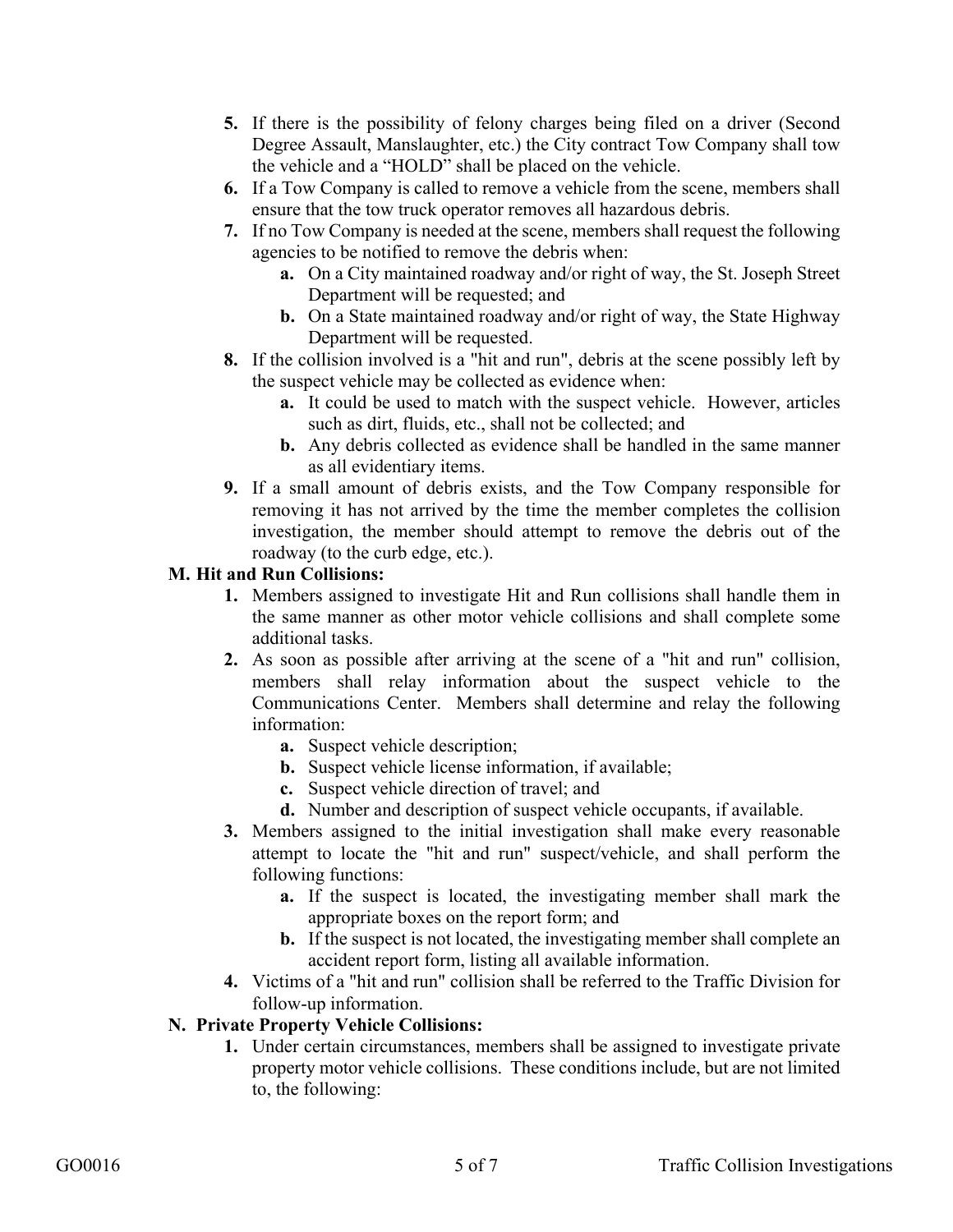- **a.** The collision involves an injury;
- **b.** A suspected alcohol/drug impaired driver is involved;
- **c.** The collision involves a "hit and run";
- **d.** A Government vehicle is involved, or
- **e.** Extensive property damage exists.

### **O. Collision Follow Up Investigations:**

- **1.** Department Policy dictates that follow up investigations shall be conducted by specially trained members under certain situations.
- **2.** Follow up investigations of fatality and serious injury collisions shall be conducted by:
	- **a.** The Traffic Division Supervisor and/or his designee.
- **3.** Follow up investigation on injury crashes shall be handled by:
	- **a.** Patrol members assigned to the initial investigation;
	- **b.** Traffic members assigned to the initial investigation; or
	- **c.** If Patrol members conducted the initial investigation, Traffic members may either assist them or take over the follow up investigation, when applicable.
- **4.** The Traffic Unit Supervisor may assign further follow up investigation if an initial investigator failed to identify and/or locate a suspect involved in a hit and run collision.

#### **P. Traffic Emergency Status/Walk-In Reports**

- **1.** Under circumstances that greatly affect the Department's ability to respond to motor vehicle collisions, a "traffic emergency status" may be declared.
- **2.** The on-shift ranking Supervisor may declare an emergency status.
- **3.** The following factors shall be considered in declaring a "traffic emergency status":
	- **a.** Existing weather conditions (snow, ice, storm, etc.);
	- **b.** Number of non-injury collisions being worked and/or holding; and
	- **c.** Availability of resources to handle the collisions.
- **4.** When an emergency status is in effect, citizens reporting motor vehicle collisions shall be instructed to make an online or delayed report if the following conditions exist:
	- **a.** All vehicles involved can be driven;
	- **b.** The collision does not involve an injury; and
	- **c.** There is no alcohol and/or drug-impaired driver involved.
- **5.** "Walk in" reports may also be completed when the Department was not notified at the time the collision occurred. "Walk in" reports shall be reported on the Department Accident Investigation Report.
- **6.** The Commander/Supervisor who declared the emergency status shall monitor conditions and return the Department's response to normal as soon as conditions allow. If the member who had declared the emergency status ends his/her tour of duty before the status can be returned to normal, that person is responsible for relaying the status information to an on-coming Commander or Shift Supervisor.